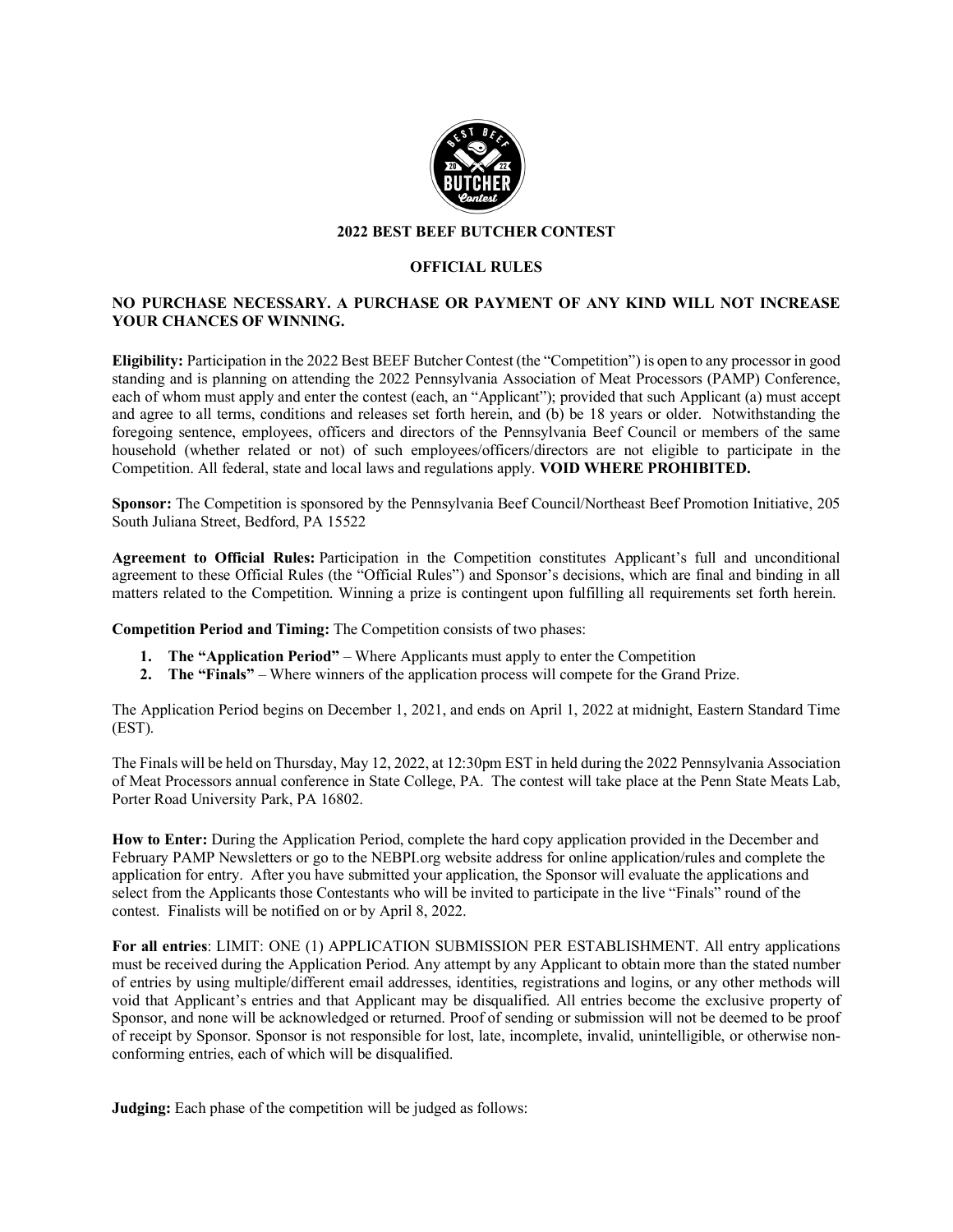- **1. Application –** The Sponsor will evaluate Applicants' applications and select Contestants who may participate in the final competition. Contestants will be selected based on the Judges' determination of the merits of each Applicant's application and the requirements and dynamics of the Competition. Judges assessments of applications will be based solely on the applications submitted. Judges' determination of which Applicants are chosen to be Contestants are **final** and Applicants and Contestants may not request review.
- **2. Final -** The final event will be judged by a panel of three judges chosen by the Sponsor. The Competition will assess beef cut identification, cutting for retail merchandising/display, consumer interaction, and yield, as follows:
	- **a.** Behavior: every Contestant is expected and required to exhibit proper and courteous behavior at all times. Failure to do so may result in disqualification or expulsion from the contest. Repeat offenders will be barred from competing in Sponsor's future sanctioned contests.
	- **b.** Cleanliness and Sanitation: all Contestants are expected to maintain their work sites in an orderly and clean manner and to use good sanitary practices during the competition. All federal, state and local food safety rules and regulations must be adhered to at all times.
	- c. Judging: there will be three (3) portions of judging in the final round. The first portion will be a merchandising round, judging the accuracy and technique of the Contestants ability to fabricate the beef chuck roll into the desired innovative beef cuts; Boneless Country-style Ribs, Chuck Eye Roast, Delmonico, Denver, and Sierra steaks. The merchandising round will also judge the presentation of the final cuts as if they were being displayed at a retail counter as well as a mock consumer sales pitch of a cut chosen by the judges. The second scored round of the first portion of the contest will be a retail yield test on the beef chuck roll where the Contestant with the highest percent of total for the weight of their fabricated retail chuck roll cuts Boneless Country-style Ribs, Chuck Eye Roast, Delmonico, Denver, and Sierra steaks cuts relative to starting weight will receive the full number of points for the round, contestants with lower yield of cuts will be scored and ranked from highest % yield to lowest. The final round will include a beef cuts identification quiz where Contestants will be asked to correctly identify a selection of beef cuts using a word bank of name options. Additionally, 5% of the finalist score will be derived from the short quiz included in the contestant application.
	- d. Scoring: The Final competition scoring system is as follows: beef cut identification (15 points) beef value cuts for merchandise/display (20 points), technique/accuracy (20 points), consumer sales pitch (20 points), retail yield (20 points) and quiz from initial contestant application (5 points); the total possible score is 100 points. The panel of judges will have the ability to break any ties as they see fit.
	- e. Disqualification: an entry may be disqualified by the Sponsor's lead representative only and may occur at any time during the judging process. An entry may be disqualified for any of the following reasons:
		- i. Failure to show up for final round of judging
		- ii. The finalist exceeds the allotted time given to the merchandising round
		- iii. Gloves are not used while handling the meat
		- iv. Conversing with spectators about contest during the actual contest

Unless expressly stated by the Sponsor, Contestants must bring their own ball cap. All other tools and products (e.g. frock, knives, steel, etc.) necessary for participation in the Competition will be provided by Sponsor.

## **Prizes:**

The prizes, and total approximate retail value ("ARV") of each prize is as follows:

| <b>FINAL – GRAND PRIZE</b>                      |       |
|-------------------------------------------------|-------|
| Prize for 1 <sup>st</sup> place winner of Final | ARV   |
| \$500 cash prize                                | \$500 |
| Prize for 2nd place winner of Final             | ARV   |
| \$250 cash prize                                | \$250 |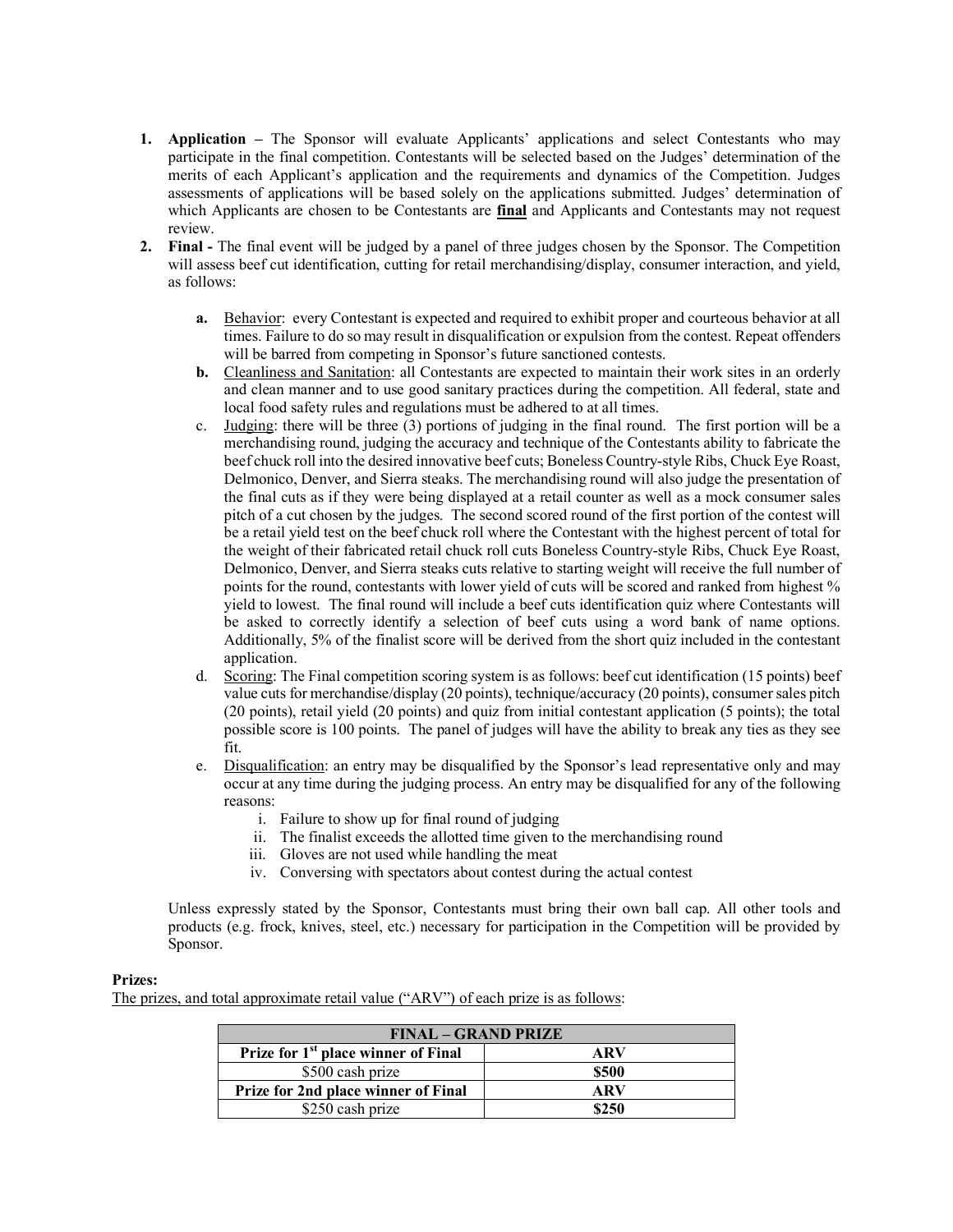| Prize for 3rd place winner of Final             | ARV                       |
|-------------------------------------------------|---------------------------|
| \$150 cash prize                                | \$150                     |
| Prize for $4^{th} - 10^{th}$ place as honorable |                           |
| mention for participating in final              | <b>ARV</b>                |
| round                                           |                           |
| Plaque                                          | <b>Approximately \$25</b> |

**Notification of Winners:** By electronic mail or phone call, Sponsor shall notify each Contestant selected to participate in the Finals on or before April 8, 2022. The winning Contestants of the Final competition will be notified on Saturday, May 14, 2022, from 6-9pm during the PAMP Awards Banquet held at the Penn Stater Conference Center, 215 Innovation Blvd, State College, PA 16803.

**Limitations:** Each prize is for use by the designated winning Contestant, and may not be sold, assigned or otherwise transferred and no substitution will be made except as provided herein at the Sponsor's sole discretion. Sponsor reserves the right to substitute a prize for one of equal or greater value if the designated prize should become unavailable for any reason. Winners are responsible for all taxes and fees associated with prize receipt and/or use. Participants must be available to participate in any respective event, meeting, appointment, or other activity or the prize or place in Competition will be forfeited. **Please note, your participation in the Competition and acceptance of certain prizes may require you to sign third-party liability, publicity, or other waivers or releases that are not included in these Official Rules. Your participation in the Competition or acceptance of any respective prizes may be conditioned on your consent to or granting of such waivers or releases.**

Sponsor will not provide, nor do prizes include any airfare or other costs of transportation to or from any Competition location nor to the location where prizes may be awarded or undertaken. All expenses and incidental travel costs not expressly included under these Official Rules shall be the sole responsibility of the prize recipient, including but not limited to: any hotel, airport or government taxes; carrier surcharges; service charges; local transportation including air or ground transportation to or from the winner's home; any overnight accommodation prior to or following the Competition dates or where prizes are awarded, performed, or undertaken; any other travel or accommodation to or from the Competition; any meals, as well as any income taxes, insurance, passport and visa costs, gratuities, incidentals; and any items of a personal nature or that are not expressly provided for in these Official Rules.

**Release**: By entering this Competition, Applicants and Contestants agree to release and defend, indemnify and hold harmless each of the Sponsor and each of their respective officers, directors, employees, and agents (collectively, the "Released Parties") from and against any claim or cause of action including, without limitation, any claims, liabilities, lawsuits, judgments, causes of action, proceedings, injuries, death, losses, costs, expenses or damages of any kind resulting from, in connection with, or arising from acceptance, receipt, delivery, use, nonuse, misuse, defect in, inability to use, possession, or loss of a prize. Furthermore, each Applicant or Contestant, as a condition of participating in the Competition, agrees to release, defend, indemnify and hold harmless the Released Parties from and against any injuries, death, losses, costs, expenses, damages, claims, judgments, causes of action and any liability of any kind in connection with, resulting from or arising from the Competition, participation in the Competition, including without limitation, acceptance, receipt, delivery, possession, use, misuse, inability to use, defect or nonuse or loss of the prize that may be awarded. Released Parties shall not be liable to any Applicant or Contestant, or any Contestant or any other person for any part thereof, by reason of any acts of God; any action(s), regulation(s), order(s) or request(s) by any governmental or quasi-governmental entities (whether or not they prove to be valid); equipment failure; or any other cause beyond Sponsor's sole control. By participating in the Competition each Applicant or Contestant agrees: (i) to be bound by these Official Rules and by all applicable laws and decisions of Sponsor which shall be binding and final; (ii) to waive any rights to claim ambiguity with respect to these Official Rules; (iii) to waive all of his/her rights to bring any claim, action, or proceeding against Sponsor, its parent(s) or subsidiaries, in connection with the Competition and (iv) to forever and irrevocably release, defend, indemnify, and hold harmless each of the Released Parties from any liability.

**Publicity**: Except where prohibited, application for entry in the Competition constitutes your consent to allow the Sponsor to use your name, image, likeness, voice, opinions, biographical information, hometown and state for promotional purposes in connection with the Competition or for the promotion of Sponsor only, in any media now known or later invented, worldwide and in perpetuity, without further payment or consideration, and with or without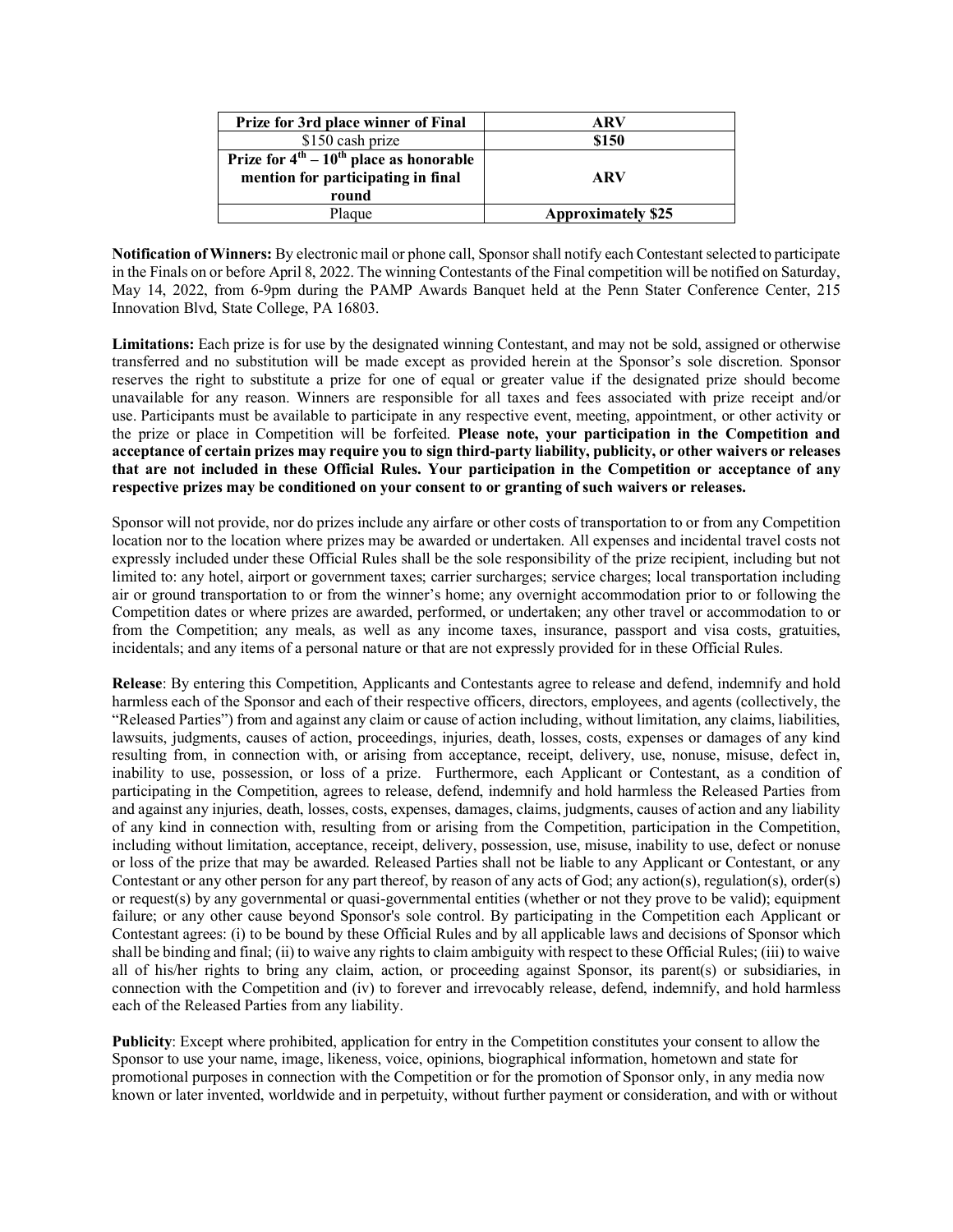any notice or attribution.

**General Conditions:** Sponsor reserves the right to cancel, suspend and/or modify the Competition, or any part of it, if any fraud, technical failures or any other factor impairs the integrity or proper functioning of the Competition, as determined by Sponsor in its sole discretion, and Sponsor disclaims any liability for such events. Sponsor, in its sole discretion, reserves the right to disqualify any Applicant or Contestant it finds to be tampering with the operation of the Competition or to be acting in violation of the Official Rules, the Waiver and Release, or any other third-party promotion, event or race, or in an unsportsmanlike or disruptive manner. Any attempt by any Applicant or Contestant to deliberately undermine the legitimate operation of the Competition may be a violation of criminal and civil law, and, should such an attempt be made, Sponsor reserves the right to seek damages and other remedies (including attorneys' fees) from any such Applicant or Contestant to the fullest extent permitted by law. Sponsor's failure to enforce any term of these Official Rules shall not constitute a waiver of that provision.

**Limitations of Liability:** Released Parties are not responsible for: (a) any incorrect or inaccurate information, whether caused by Applicant or Contestant, printing, typographical or other errors or by any of the equipment or programming associated with or utilized in the Competition; (b) technical failures of any kind, including, but not limited to malfunctions, interruptions, or disconnections in phone/internet lines or network hardware or software; (c) unauthorized human intervention in any part of the Competition; (d) printing, typographical, technical, computer, network or human error which may occur in the administration of the Competition, the uploading, the processing or tabulating of points, the announcement of the Prizes or in any Competition-related materials; (e) late, lost, undeliverable, damaged or stolen mail; or (f) any injury or damage to persons or property which may be caused, directly or indirectly, in whole or in part, from Applicant or Contestant's participation in the Competition or receipt or use or misuse of any Prize (including any travel/activity related thereto). Released Parties are not responsible for any technical problems, malfunctions of computer systems, servers, providers, hardware/software, lost or unavailable network connections or failed, incomplete, garbled or delayed computer transmission or any combination thereof.

APPLICANTS AND CONTESTANTS AGREE THAT THE RELEASED PARTIES HAVE NOT MADE NOR ARE IN ANY MANNER RESPONSIBLE OR LIABLE FOR ANY WARRANTY, REPRESENTATION, OR GUARANTEE, STATUTORY, EXPRESS OR IMPLIED (INCLUDING BUT NOT LIMITED TO, THE IMPLIED WARRANTIES OF MERCHANTIBILITY, TITLE, FITNESS FOR A PARTICULAR PURPOSE, OR NONINFRINGEMENT), IN FACT OR IN LAW, AS REGARDS TO THE PRIZES OR ANY COMPONENTS OF THE PRIZES IN THE CONTEST.

**Disputes:** Each Applicant and Contestant agrees that: All issues and questions concerning the construction, validity, interpretation and enforceability of these Official Rules, or the rights and obligations of Applicant(s), Contestant(s), Sponsor, the Released Parties and their agencies, shall be governed by and construed exclusively in accordance with the laws of the State of Pennsylvania without giving effect to any choice of law or conflict of law rules which would cause the application of the laws of any jurisdiction other than the State of Pennsylvania. Each Applicant and Contestant agrees that any action at law or in equity arising out of or relating to the Competition, or awarding of any Prize, shall be filed only in the state or federal courts located in the State of Pennsylvania. Each Applicant and Contestant hereby consents and submits to the personal jurisdiction of such courts for the purposes of litigating any such action. Except where prohibited, by participating in the Competition, each Applicant and Contestant agrees that: (a) any and all disputes, claims, and causes of action arising out of or connected with the Competition, or awarding of any Prize, shall be resolved individually, without resort to any form of class action; and (b) any and all claims, judgments and awards shall be limited to actual out-of-pocket costs incurred, including costs associated with participating in the Competition but in no event attorneys' fees; and (c) under no circumstances will any Applicant or Contestant be permitted to obtain awards for and hereby waives all rights to claim punitive, incidental and consequential damages and any other damages, other than for actual out-of-pocket expenses, and any and all rights to have damages multiplied or otherwise increased. Some jurisdictions do not allow the limitations or exclusion of liability for incidental or consequential damages, so the above may not apply to you.

**Questions:** If you have questions regarding entry, judging or prizes, please see NEBPI.org website.